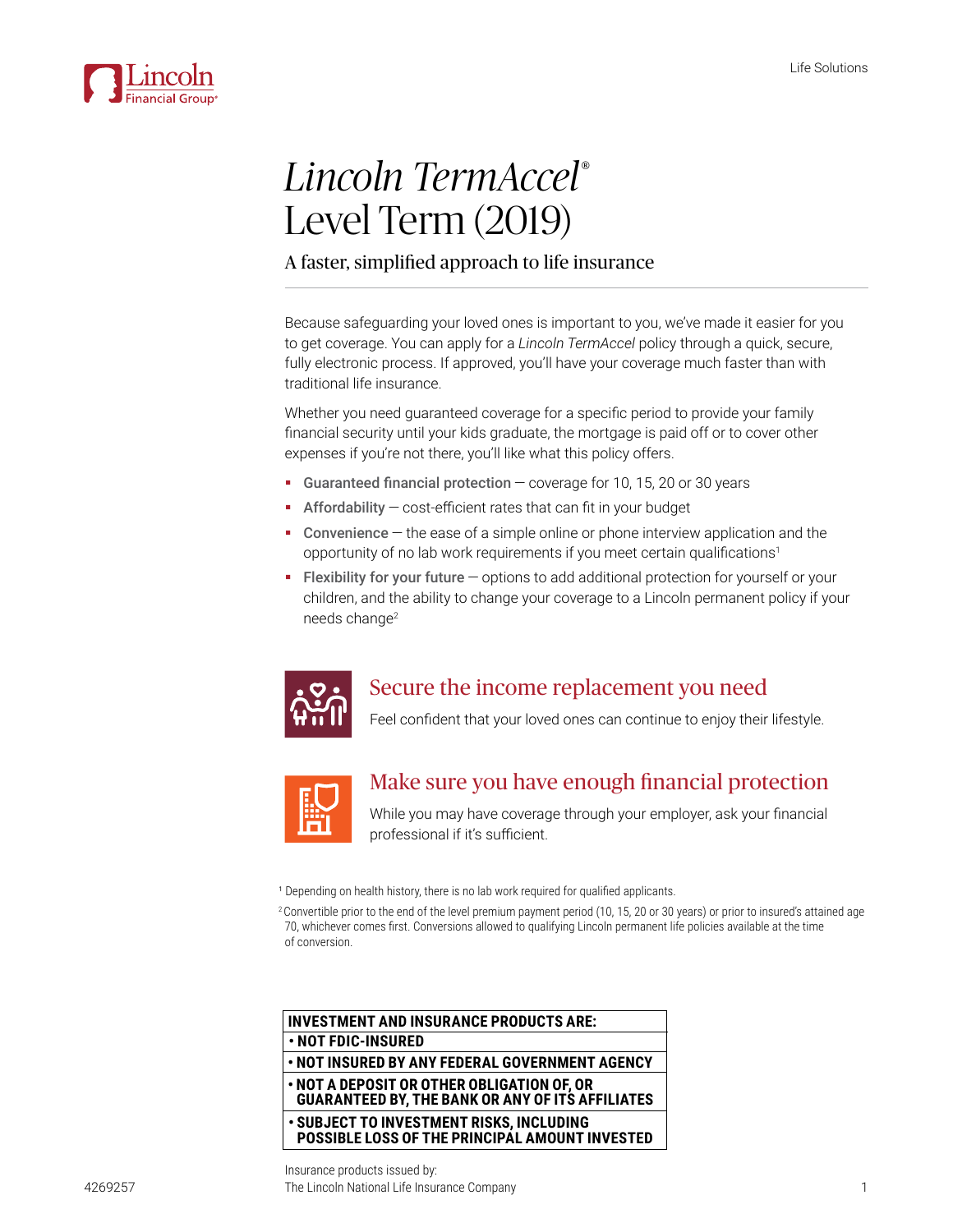### Product facts

#### **Issue ages**

| Term    | Issue age |
|---------|-----------|
| 10-year | $18 - 60$ |
| 15-year | $18 - 60$ |
| 20-year | $18 - 60$ |

- **30-year term Nontobacco: 18-55**
- <sup>3</sup> 30-year term Tobacco: 18-50

#### **Coverage amounts**

- Minimum coverage amount: \$100,000
- Maximum coverage amount: \$2.5 million
- Death benefit (coverage amount) reductions: After policy year three, you can reduce your amount of coverage to meet your changing needs, subject to the minimum requirement

#### **Policy fee**

- S80 each year for all term periods for coverage amounts of \$100,000 to \$249,999
- S90 each year for all term periods for coverage amounts of \$250,000 to \$2.5 million

#### **Premium frequency**

- Direct bill: annual or semiannual only
- Electronic funds transfer (EFT): annual, semiannual, quarterly or monthly
- List bill: annual, semiannual, quarterly or monthly. (A list bill is typically used for businesses. An example is one bill for the life insurance policies on a company's 10 executives.)
- There is an additional charge for paying premiums more frequently than once a year

#### **End of level premium**

- You have options at the end of your term. If you still need coverage, you could keep paying for your policy, but there is a one-time coverage amount decrease at the end of the level term period
- In some cases after this decrease, your premiums remain at the same level as the preceding ones for the next three years, then they increase annually
- **In other cases, your premiums increase after the coverage amount decreases, level out** for three years and then increase annually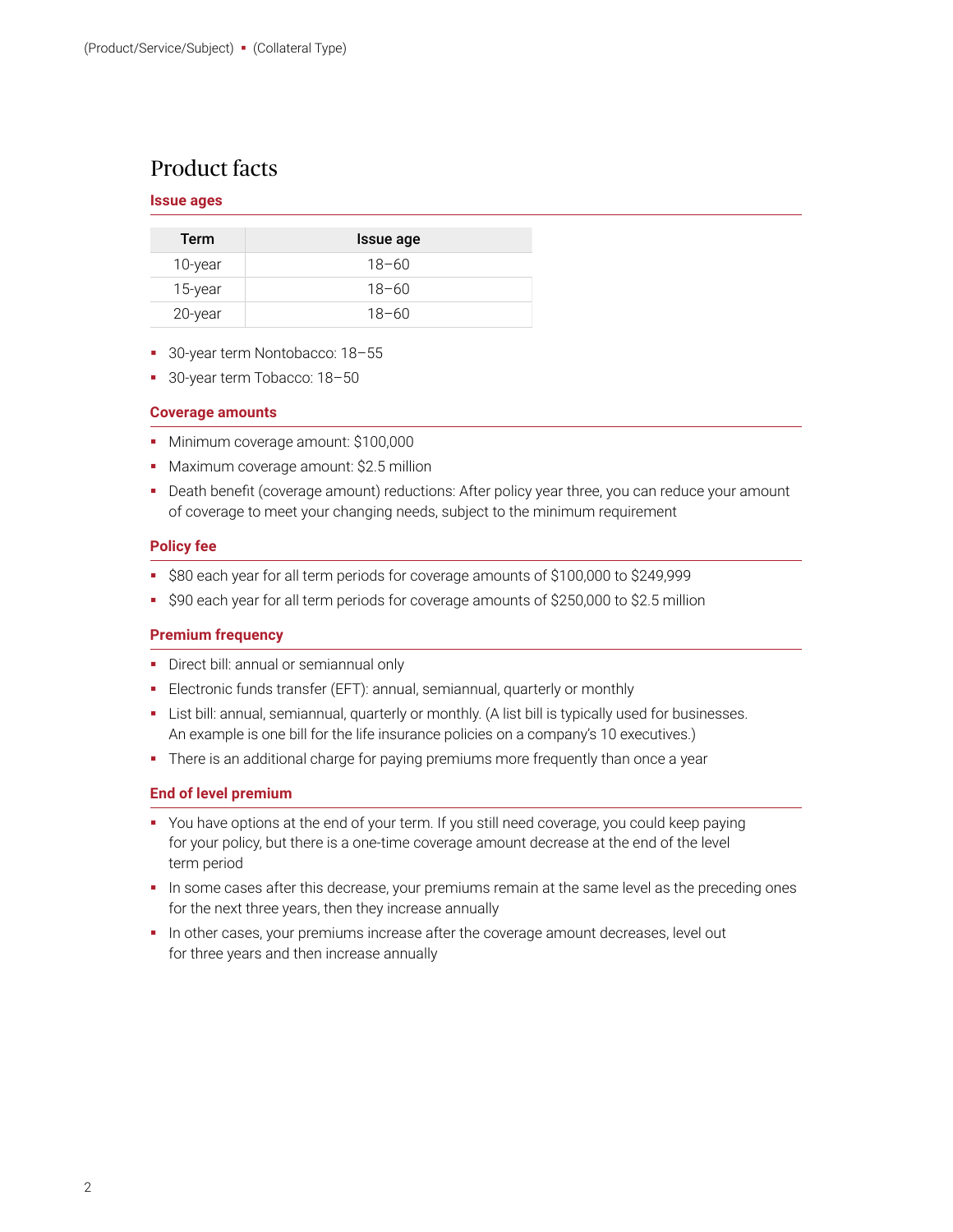### Add a policy rider to meet your specific needs

If you want additional protection for:

#### **Disability**

The Waiver of Premium Rider waives premium payments during a period of total disability. Available at an additional cost.

#### **Terminal illness**

The Accelerated Benefits Rider pays out a portion of the death benefit if you were to become terminally ill. There is a charge once this rider is exercised. Accelerated death benefits may be taxable and may affect public assistance eligibility.

#### **Your children**

The Children's Term Insurance Rider gives you the ability to insure all of your children with level term coverage, up to \$15,000 per child, under your own policy. Available at an additional cost with one rider charge. No additional cost per child.

### If your needs change, you can change coverage

Before your term period ends, you have the option to convert your term policy to a Lincoln permanent life insurance policy.

#### **Convertibility**

- " You have the flexibility to convert to a Lincoln permanent life policy, so your coverage evolves with you throughout your life. Discuss available opportunities with your financial professional.
- Your policy is convertible prior to the end of the level premium payment period (10, 15, 20 or 30 years) or prior to insured's attained age 70, whichever comes first.

### Why term insurance can be important in your life



#### 1 in 5 Americans say

they don't have enough life insurance.\*

44<sup>%</sup> of millennials overestimate the cost of life

insurance by more than  $six$  times the actual amount.\*

More than one-third of **American households would** feel the adverse financial impact within six months if a primary wage earner died.\*

insured consumers

wish they had purchased their policies at a younger age.\*

4 in 10



\* LIMRA, "2021 Insurance Barometer Study," https://www.limra.com/siteassets/research/research-abstracts/2021/2021insurance-barometer-study/2021-barometer-report.pdf.